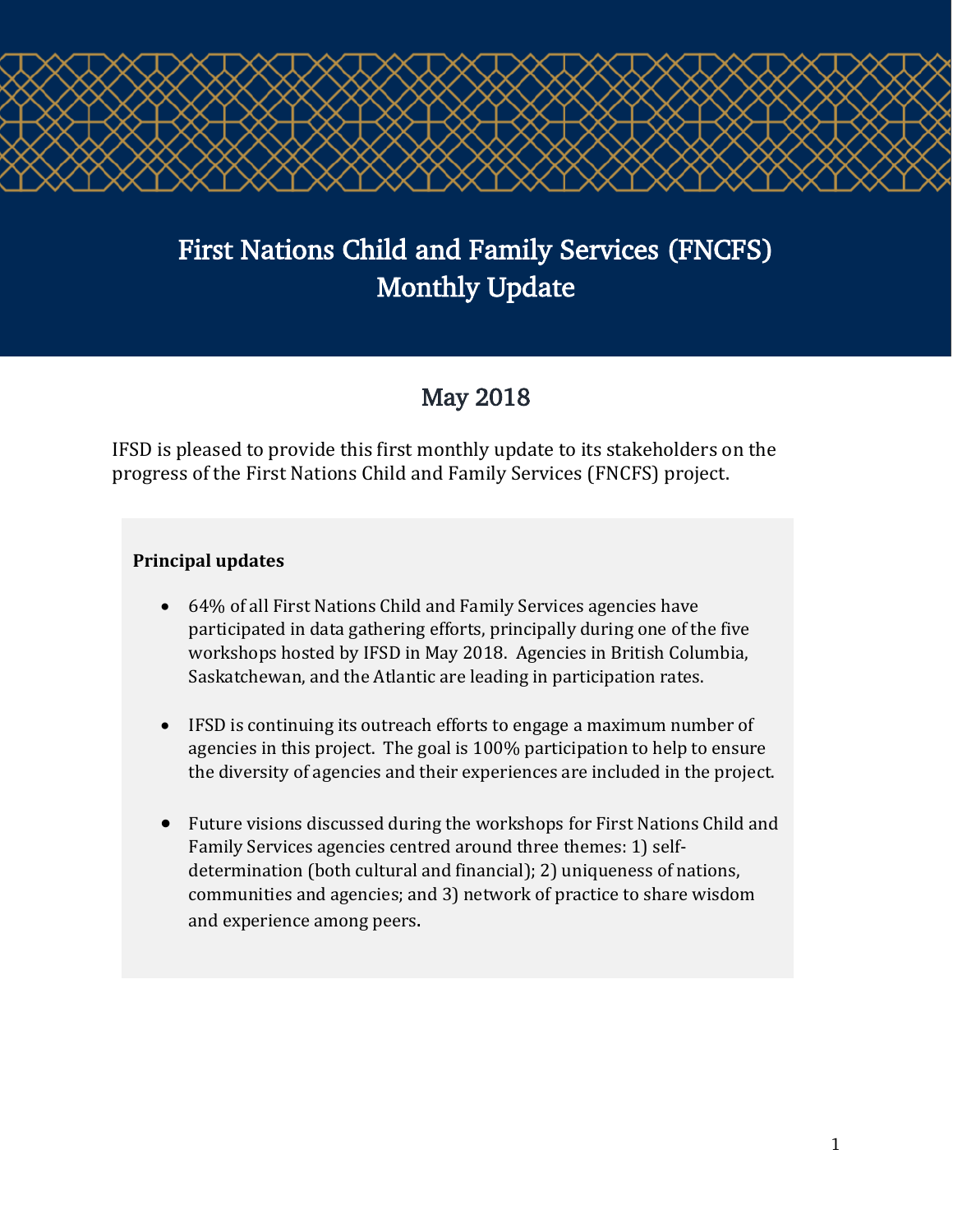#### **Are you an agency that hasn't yet participated in the survey?**

#### [Connect with IFSD](mailto:helaina.gaspard@ifsd.ca?subject=Schedule online - FNCFS Agency Survey)

#### **Participation and data collection**

IFSD has been busily engaging First Nations Child and Family Services agencies from across Canada to inform a baseline of what it costs them to do their work. Agencies have shared their experiences and data to inform the costing and to provide meaning to the numbers.

In May 2018, IFSD hosted four two-day workshops at the University of Ottawa (Ottawa, Ontario). IFSD was pleased to welcome two representatives from each participating agency to Ottawa, which often included agency leadership and a financial expert who contributed to the data-gathering process. Additional workshops were held in May in Saskatoon, Saskatchewan and will be held in early-June in Ottawa.

At this time, 64% of agencies from across Canada have participated in an IFSD workshop. IFSD has hosted 129 guests at the workshops, representing a total of 67 agencies. Several agencies that were unable to attend one of the workshops have committed to completing the survey online.



\*AT (Atlantic) = Nova Scotia, New Brunswick, Prince Edward Island and Newfoundland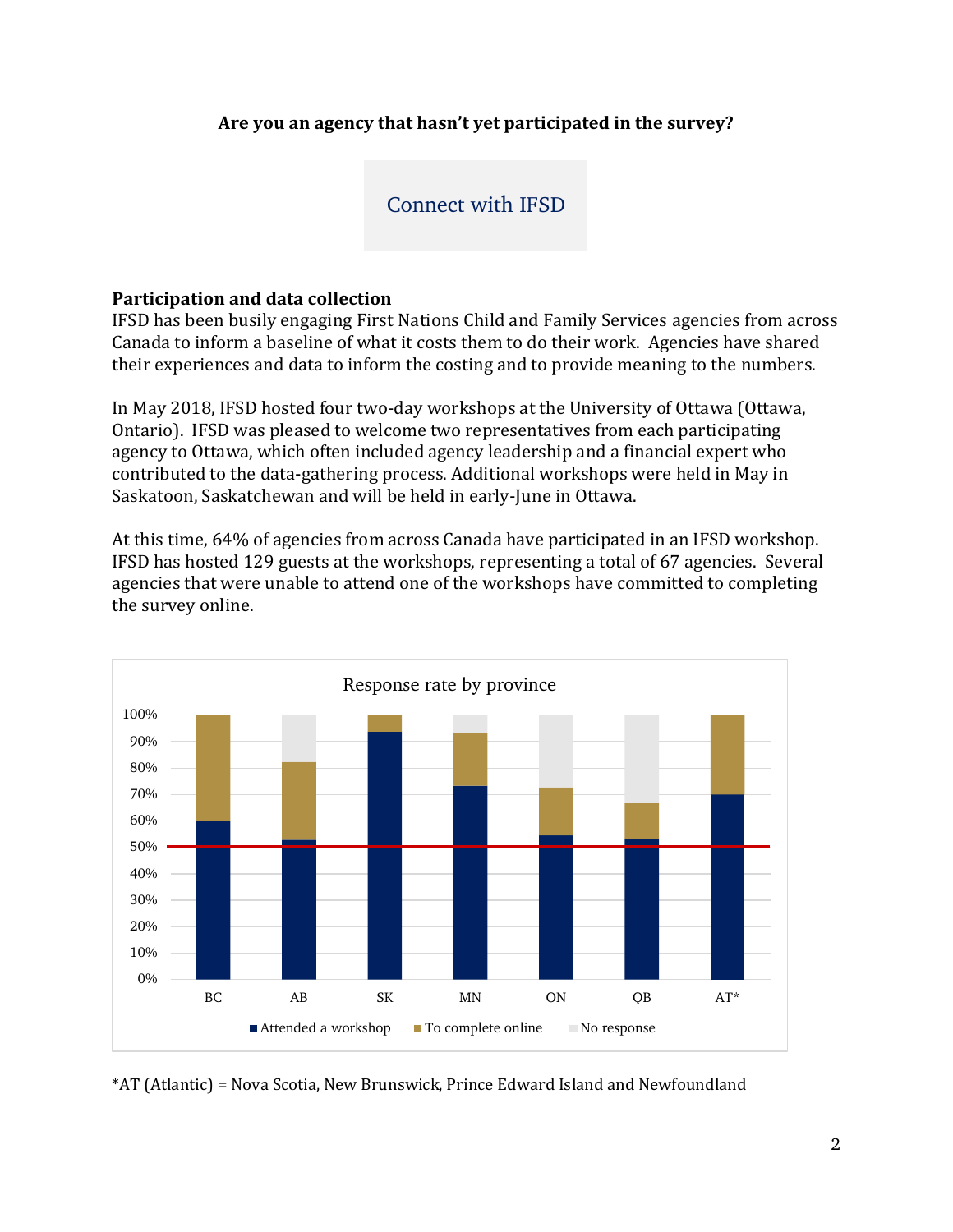### [Connect with IFSD](mailto:helaina.gaspard@ifsd.ca?subject=Schedule online - FNCFS Agency Survey)

IFSD encourages agencies who have yet to participate in the survey to respond to outreach efforts and schedule a virtual meeting by phone, Skype, or WebEx to discuss the project and the survey tool. As experts and practitioners, your support, feedback, and knowledge are invaluable and an integral component of the success of this project. We need your help to ensure agencies are properly represented.

*IFSD is grateful to agencies and their leadership who have shared their organization's experience and data to inform the critical cost estimation component of this project.*

IFSD wishes to recognize the National Advisory Committee (NAC), the Assembly of First Nations, and Cindy Blackstock and the First Nations Child and Family Caring Society for their support in outreach and review of the survey tool.



Cindy Blackstock, Executive Director of the First Nations Child and Family Caring Society of Canada, speaking at a workshop with First Nations Child and Family Services agencies at IFSD, May 18, 2018.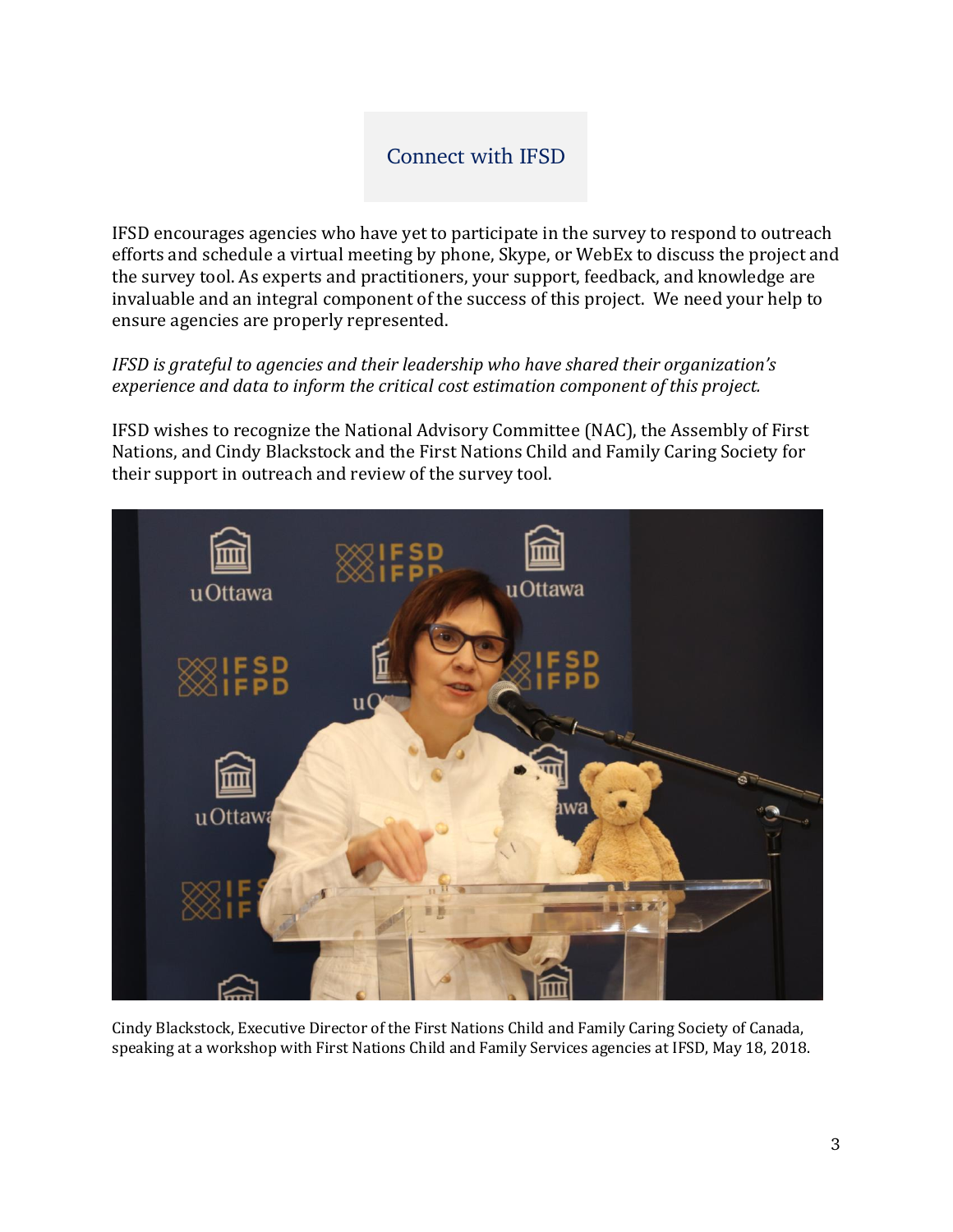#### **Workshop highlights**

The workshops were designed as working sessions where agency representatives could complete the survey with the support of their team at IFSD. Most importantly, the workshops were forums for agencies to share their wisdom, practices and experiences. Exchanges during the workshops were invaluable in building meaning around the data shared and for weaving connections between a network of peers.

During the workshop sharing sessions, participants shared their views, experiences and visions for the future of FNCFS with IFSD and their colleagues. Group discussions coalesced around the concept of 'the good life', with an emphasis on holistic visions of child and family wellness tightly woven with culture, land, and community. Each group of workshop participants defined their visions for the future differently.

There are three common ideas that emerged during the vision sessions (approach and definition were nuanced with each workshop group):

- 1) **Self-determination:** Participants shared the need for First Nations laws and culture to govern First Nations child and family services. *Crucially, self-determination implied decision-making authority of agencies to allocate and spend their funding as they determined to be most appropriate to meet the needs of their communities*.
- 2) **Uniqueness of nations, communities, and agencies:** Participants expressed the importance of having the particularities of their nations, communities, and agencies recognized. New funding architectures should meet agencies where they are now and support them as they meet their future goals. There is no single approach that can best support agencies (no cookie cutter approach).
- 3) **Network of practice:** Participants shared the value of sharing challenges, wise practices, and experiences with their colleagues. There was an expressed interest in creating a space for regular information sharing and dialogue with peers. Some suggested a national centre for wise practices in First Nations child and family services and others an online platform for network building.

#### **Next Steps**

In the coming weeks, IFSD will be analyzing the data provided through the surveys. Some of you who have already completed the survey may receive an email from IFSD in the following weeks to fill any gaps in your survey answers. We encourage you to answer all the follow-up questions as best you can to help the rigour and success of the project.

An initial round of data analysis will be undertaken in June 2018 to identify general trends and emerging typologies of agencies. These initial findings will be shared back with agencies for their review. The first phase of analysis will define a framework for the cost analysis by identifying potential cost-drivers in agency activities.